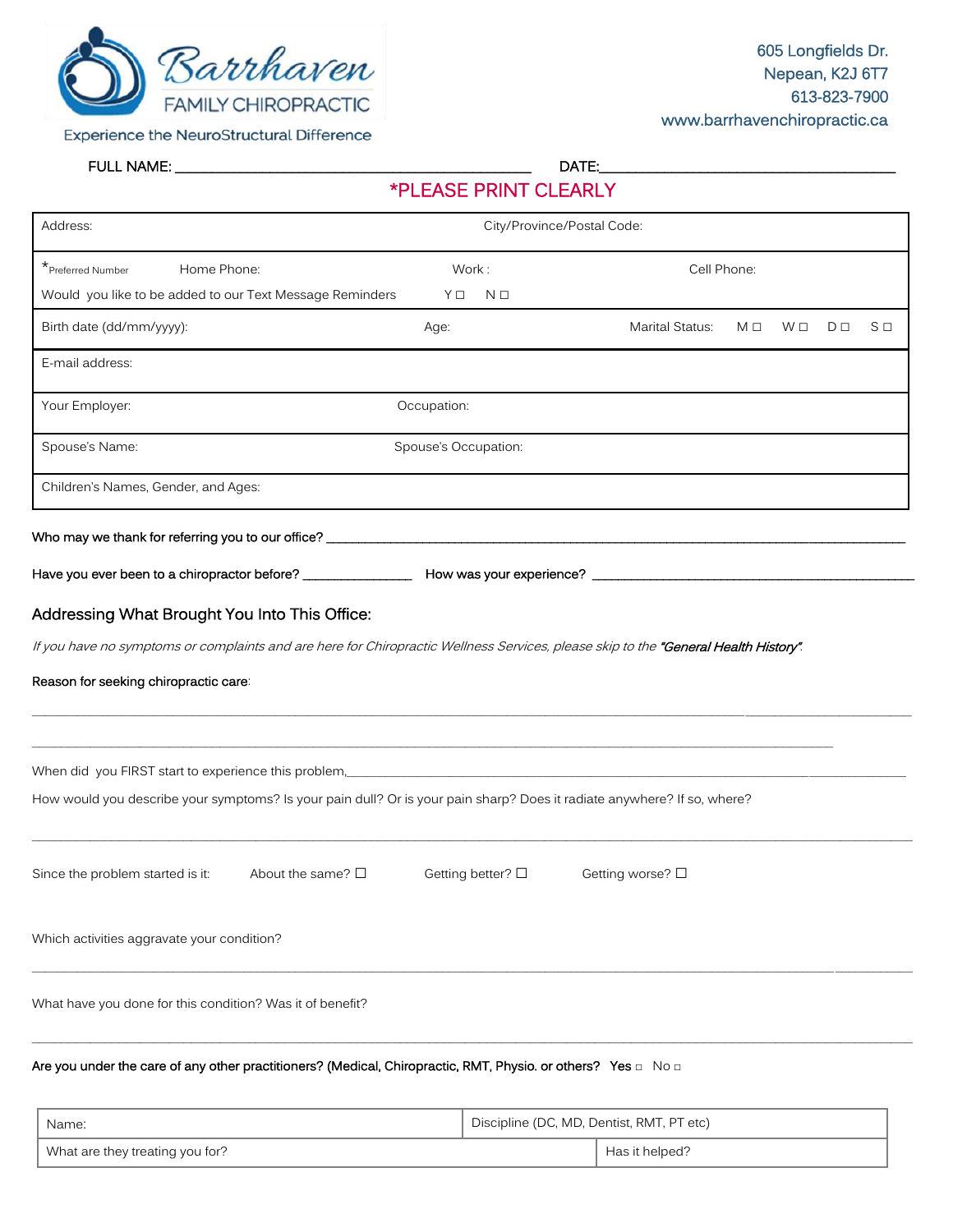\_\_\_\_\_\_\_\_\_\_\_\_\_\_\_\_\_\_\_\_\_\_\_\_\_\_\_\_\_\_\_\_\_\_\_\_\_\_\_\_\_\_\_\_\_\_\_\_\_\_\_\_\_\_\_\_\_\_\_\_\_\_\_\_\_\_\_\_\_\_\_\_\_\_\_\_\_\_\_\_\_\_\_\_\_\_\_\_\_\_\_\_\_\_\_\_\_\_\_\_\_\_\_\_\_\_\_\_\_\_\_\_\_\_\_\_\_\_\_\_\_\_\_\_\_\_\_\_\_\_\_\_

\_\_\_\_\_\_\_\_\_\_\_\_\_\_\_\_\_\_\_\_\_\_\_\_\_\_\_\_\_\_\_\_\_\_\_\_\_\_\_\_\_\_\_\_\_\_\_\_\_\_\_\_\_\_\_\_\_\_\_\_\_\_\_\_\_\_\_\_\_\_\_\_\_\_\_\_\_\_\_\_\_\_\_\_\_\_\_\_\_\_\_\_\_\_\_\_\_\_\_\_\_\_\_\_\_\_\_\_\_\_\_\_\_\_\_\_\_\_\_\_\_\_\_\_\_\_\_\_\_\_\_\_

# Current Medicines and Supplements

Current medications/drugs (prescription/non-prescription) and why:

List all nutritional supplements, vitamins, homeopathic remedies you presently take and why:

#### Past Health History

Below is a list of conditions that may seem unrelated to the purpose of your appointment. However, since chiropractic adjustments affect your nervous system and your nervous system controls and coordinates **every** function of your body, the following questions must be answered carefully for us to have a complete understanding of your unique situation.

\*\*Please indicate with a C (Currently) or a P (Past) or C,P (Current and Past)

| Fatigue                   | Neck Pain / Stiffness     | Loss of Balance      | Fever                        |
|---------------------------|---------------------------|----------------------|------------------------------|
| Sleeping Problems         | Shoulder Pain             | Earaches             | Cold Sweats                  |
| <b>Frequent Colds</b>     | Mid Back Pain             | Ringing in ears      | Lights Bother Eyes           |
| Allergies                 | Low Back Pain             | Irritable            | <b>Skin Conditions</b>       |
| Asthma                    | Hip Pain                  | Depression           | Urinary Problems             |
| <b>Digestion Problems</b> | Joint Pain                | Nervousness          | Mood Swings                  |
| Weakness                  | Chest Pain                | Tension              | <b>Brain Fog</b>             |
| <b>Dizziness</b>          | <b>Heart Problems</b>     | <b>Ulcers</b>        | Difficulty Focusing          |
| Nausea                    | Pins/Needles in legs/feet | Pins/Needles In Arms | Unexplained weight loss/gain |
| Headaches                 | Leg/Foot Pain             | Numbness in fingers  | Numbness in Toes             |
| <b>Migraines</b>          | Fainting                  | Arm/Hand Pain        | Cold Hands/Feet              |

| *Females Only *                                            |                            | Yes No                         |                                                                       |                            | Yes No                     | (Women of Child bearing age only)                                 |
|------------------------------------------------------------|----------------------------|--------------------------------|-----------------------------------------------------------------------|----------------------------|----------------------------|-------------------------------------------------------------------|
| Painful Menstruation<br><b>Excessive Flow</b><br>Irregular | $\Box$<br>$\Box$<br>$\Box$ | $\Box$<br>$\Box$<br>$\Box$     | Passed Menopause<br><b>Birth Control Pill</b><br>Intra-uterine device | $\Box$<br>$\Box$<br>$\Box$ | $\Box$<br>$\Box$<br>$\Box$ | I certify that, to the best of my<br>knowledge, I am not pregnant |
| Cramps/backache<br>Abnormal discharge                      | $\Box$<br>$\Box$           | $\qquad \qquad \Box$<br>$\Box$ | Hysterectomy<br><b>Tubal Ligation</b>                                 | $\Box$                     | $\Box$                     | and I may have x-rays<br>taken                                    |
| Date of last period: _____                                 |                            |                                |                                                                       |                            |                            | (if necessary and agreed upon)<br><b>Initials</b>                 |

 $\mathcal{L}_\mathcal{L} = \{ \mathcal{L}_\mathcal{L} = \{ \mathcal{L}_\mathcal{L} = \{ \mathcal{L}_\mathcal{L} = \{ \mathcal{L}_\mathcal{L} = \{ \mathcal{L}_\mathcal{L} = \{ \mathcal{L}_\mathcal{L} = \{ \mathcal{L}_\mathcal{L} = \{ \mathcal{L}_\mathcal{L} = \{ \mathcal{L}_\mathcal{L} = \{ \mathcal{L}_\mathcal{L} = \{ \mathcal{L}_\mathcal{L} = \{ \mathcal{L}_\mathcal{L} = \{ \mathcal{L}_\mathcal{L} = \{ \mathcal{L}_\mathcal{$ 

I Consent to have have x-rays taken (if necessary and agreed upon) Initials

# YOUR HEALTH GOALS

How is your current condition affecting your life?

What are your desired health outcome(s)? This will help us to understand what your vision is for your health.

\_\_\_\_\_\_\_\_\_\_\_\_\_\_\_\_\_\_\_\_\_\_\_\_\_\_\_\_\_\_\_\_\_\_\_\_\_\_\_\_\_\_\_\_\_\_\_\_\_\_\_\_\_\_\_\_\_\_\_\_\_\_\_\_\_\_\_\_\_\_\_\_\_\_\_\_\_\_\_\_\_\_\_\_\_\_\_\_\_\_\_\_\_\_\_\_\_\_\_\_\_

□ Improvement in function □ Pain reduction □ Improved quality of life □ Manage my crisis □ Symptom management □ Wellness □ □ Healthier immune system □ Stress reduction

Other: